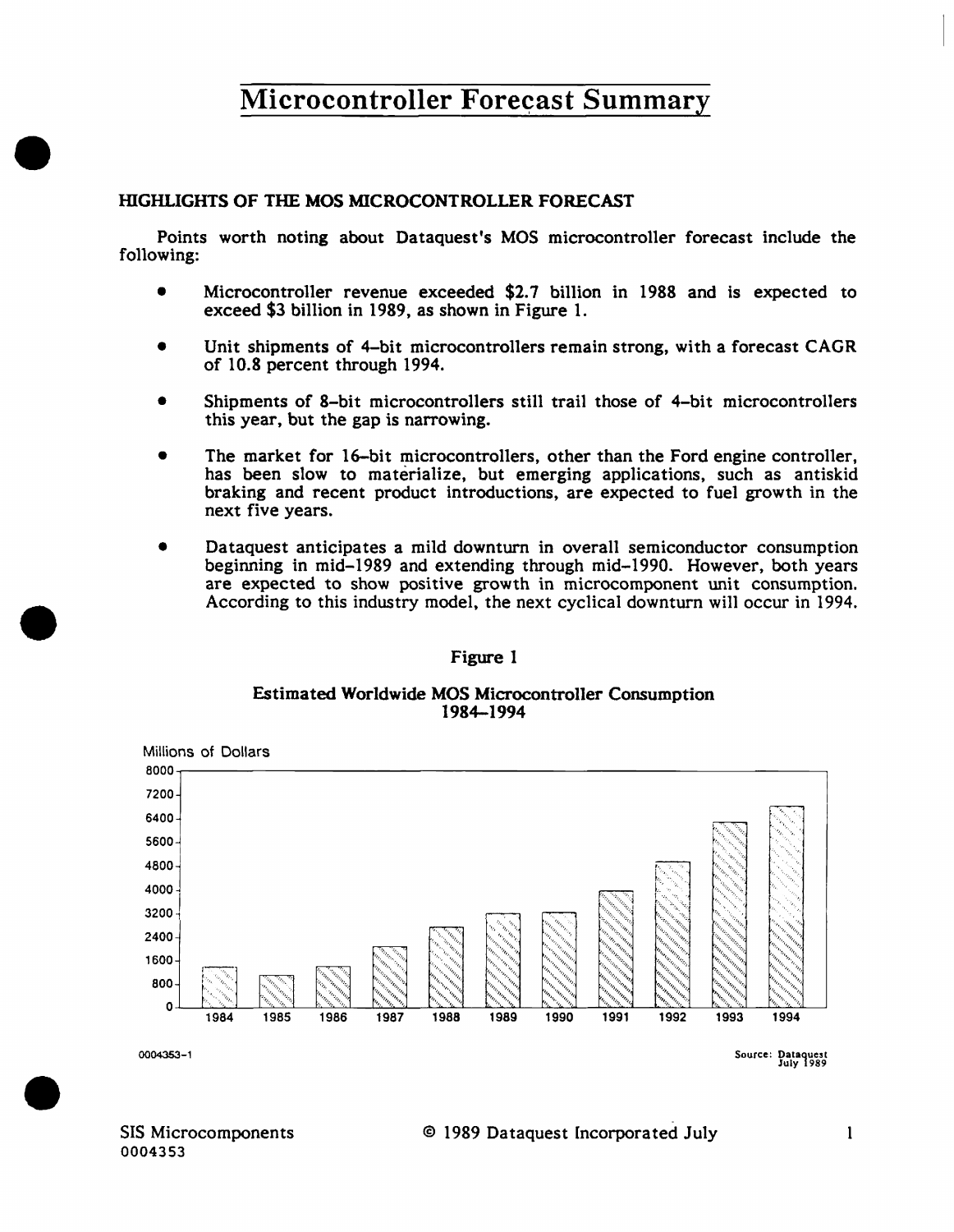#### COMPARISON WITH EARLIER FORECASTS

Dataquest has restated 16-bit microcontroller unit shipments for 1987 to include estimated shipments of the Intel-designed 8061 to Ford Motor Company. Previously, Dataquest considered this product to be a full-custom design for a single customer, and thus did not account for shipments of this product in the microcontroller totals. Although the product still is exclusive to Ford. the 8061 is now multiply sourced. To not include this product severely underestimates the 16-bit microcontroller market.

Microcontroller revenue for 1987 was reapportioned between 8-bit and 16-bit microcontrollers to account for this change, affecting the average selling prices (ASPs) of both product categories.

#### WORLDWIDE MOS MICROCONTROLLER FORECAST

Dataquest's MOS microcontroller forecast is presented in Tables 1 through 9. The tables included in this forecast are as follows:

- Table 1 Worldwide MOS Microcontroller Revenue Forecast
- Table 2 Worldwide MOS Microcontroller Unit Shipment Forecast
- Table 3 Worldwide MOS Microcontroller ASP Forecast
- Table 4 Estimated Worldwide MOS Microcontroller Revenue, 1979-1983
- Table *5*  Estimated Worldwide MOS Microcontroller Revenue, 1984-1988
- Table 6 Estimated Worldwide MOS Microcontro11er Unit Shipments, 1979-1983
- Table 7 Estimated Worldwide MOS Microcontroller Unit Shipments, 1984-1988
- Table 8 Estimated Worldwide MOS Microcontroller ASPs, 1979-1983
- Table 9 Estimated Worldwide MOS Microcontroller ASPs, 1984-1988

•

•

 $\bullet$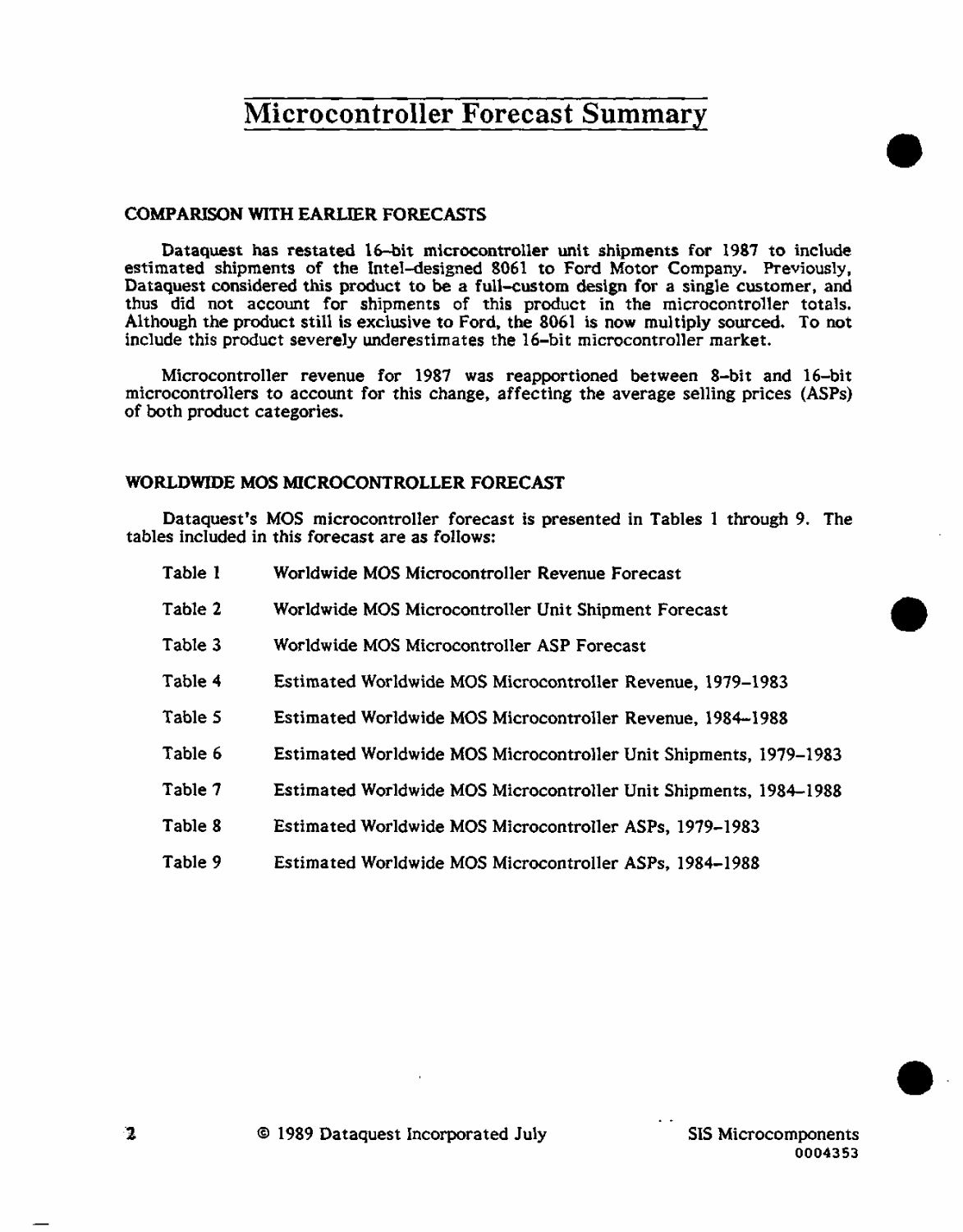#### Table 1

#### Worldwide MOS Microcontroller Revenue Forecast (Millions of Dollars)

|            |     | <u> 1989</u> | 1990 | <u> 1991</u> | 1992   | 1993                                                              | 1994  | <b>CAGR</b><br>1989-1994 |
|------------|-----|--------------|------|--------------|--------|-------------------------------------------------------------------|-------|--------------------------|
| 4-Bit MCU  |     |              |      |              |        | $$1,172.2$ $$1,183.4$ $$1,401.4$ $$1,608.8$ $$1,823.3$ $$1,910.4$ |       | 10.3%                    |
| Growth     |     | 15.2%        | 1.0% | 18.4%        | 14.8%  | 13.3%                                                             | 4.8%  |                          |
| 8-Bit MCU  |     |              |      |              |        | \$2,001.0 \$2,023.8 \$2,521.1 \$3,230.0 \$4,237.5 \$4,639.8       |       | 18.3%                    |
| Growth     |     | 18.6%        | 1.1% | 24.6%        | 28.13  | 31.2%                                                             | 9.5%  |                          |
| 16-Bit MCU | \$. | 50.9 \$      |      |              |        | $52.8$ \$ 61.7 \$ 134.3 \$ 244.3 \$ 300.6                         |       | 42.7%                    |
| Growth     |     | 8.3%         | 3.8% | 16.9%        | 117.5% | 81.9%                                                             | 23.0% |                          |
| Total      |     |              |      |              |        |                                                                   |       |                          |
| Revenue    |     |              |      |              |        | $$3,224.0$ $$3,260.0$ $$3,984.2$ $$4,973.0$ $$6,305.1$ $$6,850.8$ |       | 16.3%                    |
| Growth     |     | 17.2%        | 1.1% | 22.2%        | 24.8%  | 26.8%                                                             | 8.7%  |                          |
|            |     |              |      |              |        |                                                                   |       |                          |

Note: Columns may not add to totals shown because of rounding.

| Source: |           | Dataquest |
|---------|-----------|-----------|
|         | July 1989 |           |

#### Table 2

#### Worldwide MOS Microcontroller Unit Shipment Forecast (Millions of Units)

|            | 1989    | 1990     | 1991    | 1992    | 1993    | 1994    | <b>CAGR</b><br>1989-1994 |
|------------|---------|----------|---------|---------|---------|---------|--------------------------|
| 4-Bit MCU  | 595.0   | 610.0    | 715.0   | 825.0   | 935.0   | 995.0   | 10.8%                    |
| Growth     | 18.7%   | 2.5%     | 17.2%   | 15.4%   | 13.3%   | 6.4%    |                          |
| 8-Bit MCU  | 575.0   | 597.0    | 735.0   | 950.0   | 1,250.0 | 1,385.0 | 19.2%                    |
| Growth     | 26.4%   | 3.8%     | 23.1%   | 29.3%   | 31.6%   | 10.8%   |                          |
| 16-Bit MCU | 6.0     | 6.3      | 7.5     | 18.0    | 35.0    | 45.0    | 49.6%                    |
| Growth     | 9.1%    | 5.0%     | 19.0%   | 140.0%  | 94.4%   | 28.6%   |                          |
| Total      |         |          |         |         |         |         |                          |
| Units      | 1.176.0 | 1, 213.3 | 1,457.5 | 1,793.0 | 2,220.0 | 2,425.0 | 15.6%                    |
| Growth     | 22.3%   | 3.2%     | 20.1%   | 23.0%   | 23.8%   | 9.2%    |                          |

Source: Dataquest **July 1989** 

SIS Microcomponents 0004353

Ŀ,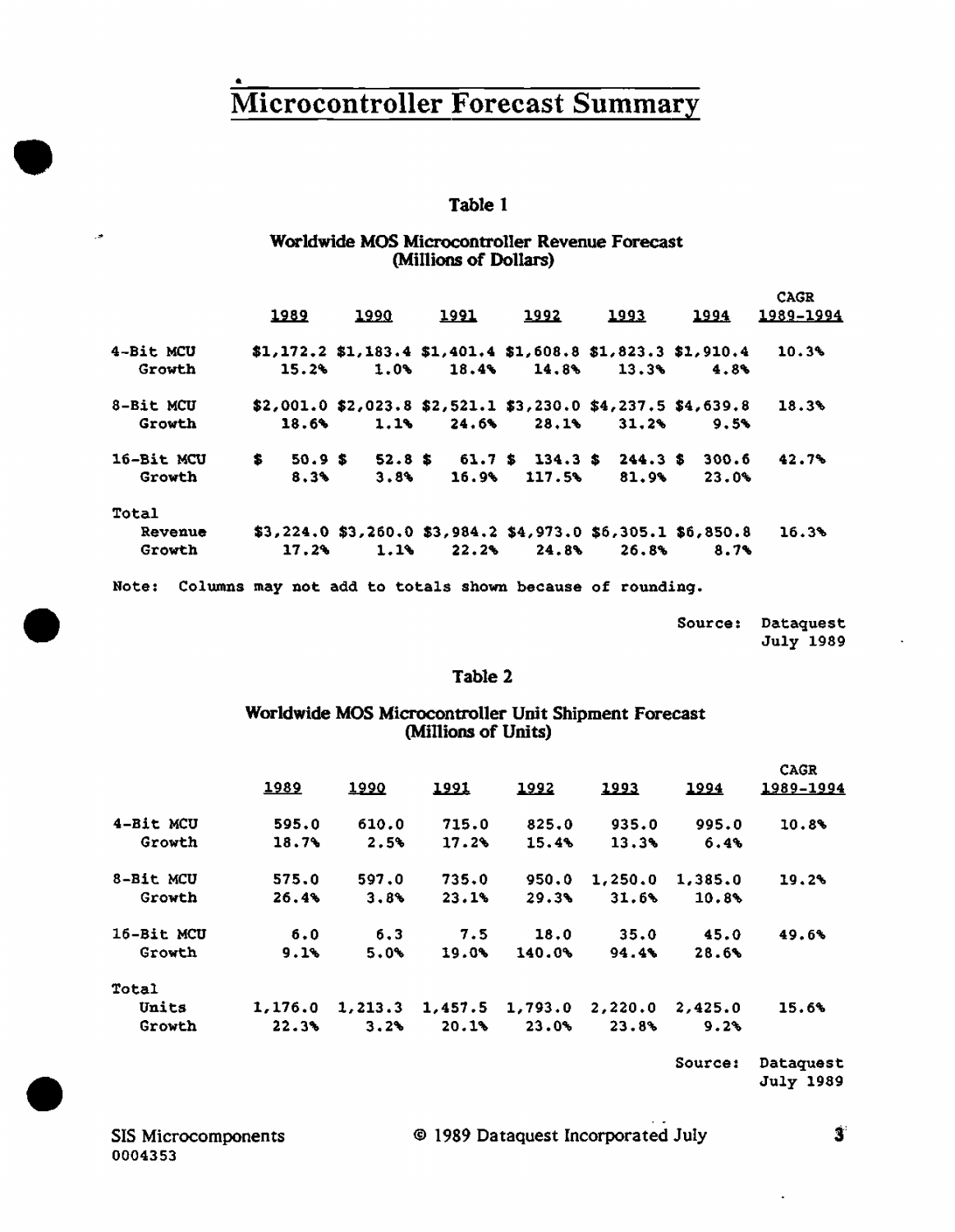#### Table 3

## Worldwide MOS Microcontroller ASP Forecast

|            |           |          |              |        |        |           | <b>CAGR</b> |
|------------|-----------|----------|--------------|--------|--------|-----------|-------------|
|            | 1989      | 1990     | <u> 1991</u> | 1992   | 1993   | 1994      | 1989-1994   |
| 4-Bit MCU  | \$1.97    | \$1.94   | \$1.96       | \$1,95 | \$1.95 | \$1.92    | (0.5%)      |
| Growth     | $(3.0\%)$ | (1.5%)   | $1.0\%$      | (0.5)  | O      | (1.5%)    |             |
| 8-Bit MCU  | \$3.48    | \$3.39   | \$3.43       | \$3.40 | \$3.39 | \$3.35    | (0.8)       |
| Growth     | (6.2%)    | (2.6)    | 1.2%         | (0.9)  | (0.3)  | $(1.2\%)$ |             |
| 16-Bit MCU | \$8.48    | \$8.38   | \$8.23       | \$7.46 | \$6.98 | \$6.68    | (4.7%)      |
| Growth     | $(0.8\%)$ | (1.29)   | (1.8)        | (9.4)  | (6.4%) | (4.3%)    |             |
| Aggregate  |           |          |              |        |        |           |             |
| <b>ASP</b> | \$2.74    | \$2.69   | \$2.73       | \$2.77 | \$2.84 | \$2.83    | 0.6%        |
| Growth     | (4.2)     | $(2.0*)$ | 1.7%         | 1.5%   | 2.4%   | (0.5%)    |             |

Source: Dataquest<br>July 1989

•

<sup>1</sup><sup>c</sup> SIS Microcomponents 0004353 •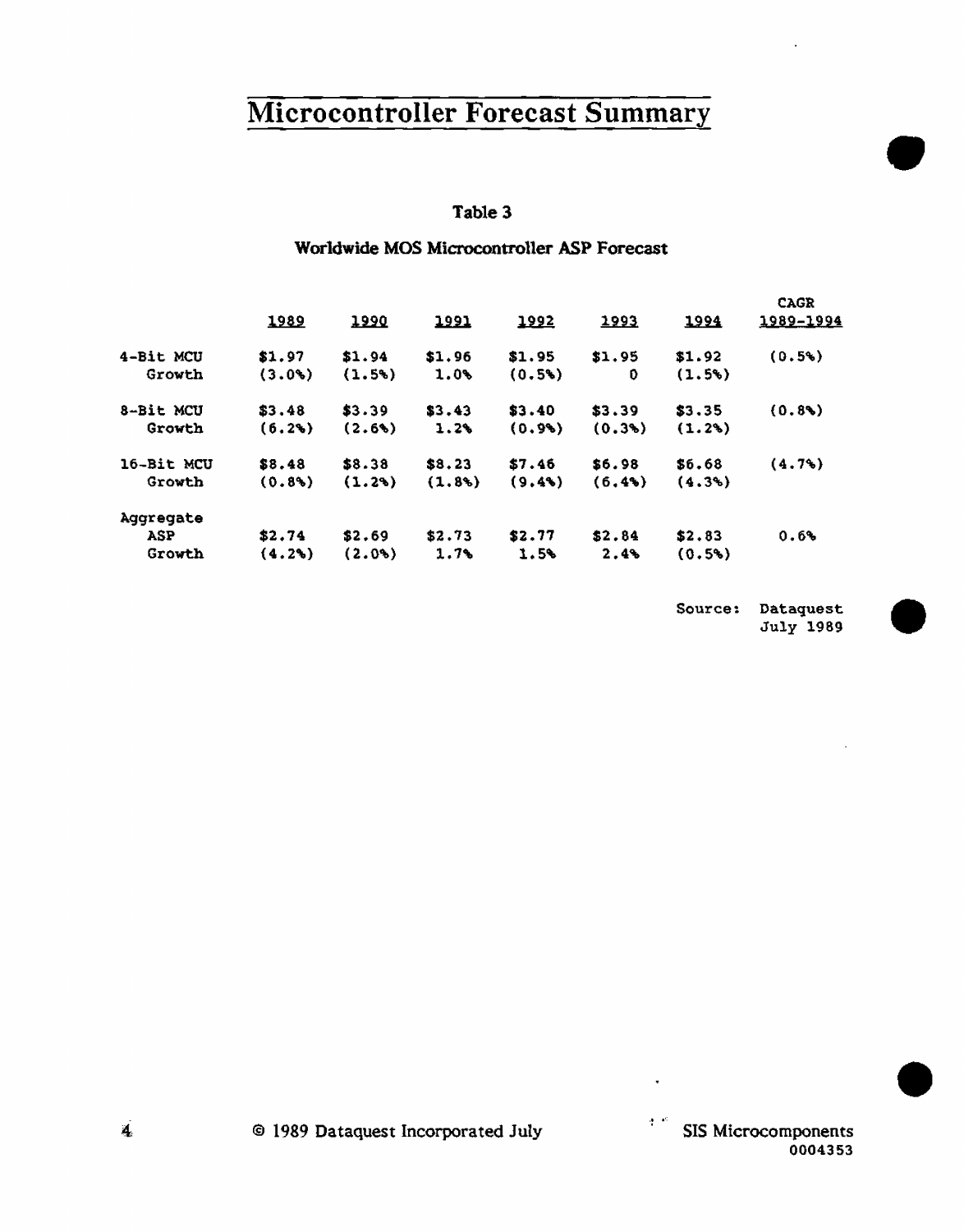#### Estimated Worldwide MOS Microcontroller Revenue 1979-1983 (Millions of Dollars)

|                      | 1979    | 1980             | <u> 1981</u>     | 1982              | 1983             | <b>CAGR</b><br>1979-1983 |  |
|----------------------|---------|------------------|------------------|-------------------|------------------|--------------------------|--|
| 4-Bit MCU<br>Growth  | \$110.4 | \$206.6<br>87.1% | \$267.1<br>29.3% | \$253.0<br>(5.3%) | \$257.9<br>1.9%  | 23.6%                    |  |
| 8-Bit MCU<br>Growth  | \$75.3  | \$108.7<br>44.3% | \$136.2<br>25.3% | \$173.2<br>27.1%  | \$267.3<br>54.4% | 37.2%                    |  |
| 16-Bit MCU<br>Growth | \$0.05  | \$0.15<br>200.0% | \$0.9<br>500.0%  | \$ 0.9<br>(5.6%)  | \$1.1<br>33.0%   | 118.1%                   |  |
| Total                |         |                  |                  |                   |                  |                          |  |
| Revenue<br>Growth    | \$185.8 | \$315.4<br>69.8  | \$404.2<br>28.2% | \$427.0<br>5.6%   | \$526.3<br>23.3% | 29.7%                    |  |

## Table 5<br>Estimated Worldwide MOS Mic Estimated Worldwide MOS Microcontroller Revenue 1984-1988 (Millions of Dollars)

|            |    | 1984      | 1985                                        | 1986  | 1987                  | 1988      | <b>CAGR</b><br>1984-1988 |
|------------|----|-----------|---------------------------------------------|-------|-----------------------|-----------|--------------------------|
| 4-Bit MCU  |    | \$475.8   | \$382.3\$554.7\$3732.4                      |       |                       | \$1,017.2 | 20.9%                    |
| Growth     |    | 84.5%     | (19.6%)                                     | 45.1% | 42.9%                 | 28.4%     |                          |
| 8-Bit MCU  |    | \$30.3    | $$728.0 \t$ 853.4$                          |       | $$1,277.3$ $$1,687.3$ |           | 16.0%                    |
| Growth     |    | 248.1%    | (21.7% )                                    | 17.2% | 49.7%                 | 32.1%     |                          |
| 16-Bit MCU | S. | 0.7 S     | 4.0 S                                       |       | $7.0 \t s$ 29.1 s     | 47.0      | 190.5%                   |
| Growth     |    | (41.6%    | 506.4%                                      | 74.7% | 315.8%                | 61.8%     |                          |
| Total      |    |           |                                             |       |                       |           |                          |
| Revenue    |    | \$1,406.7 | $$1,114.3$ $$1,415.1$ $$2,098.8$ $$2,751.6$ |       |                       |           | 18.3%                    |
| Growth     |    | 167.3%    | (20.8)                                      | 27.0% | 48.3%                 | 31.1%     |                          |

Source: Dataquest

Source: Dataquest<br>July 1989<br>SIS Microcomponents © 1989 Dataquest Incorporated July 5.<br>0004353 0004353

SIS Microcomponents **C** 1989 Dataquest Incorporated July 5.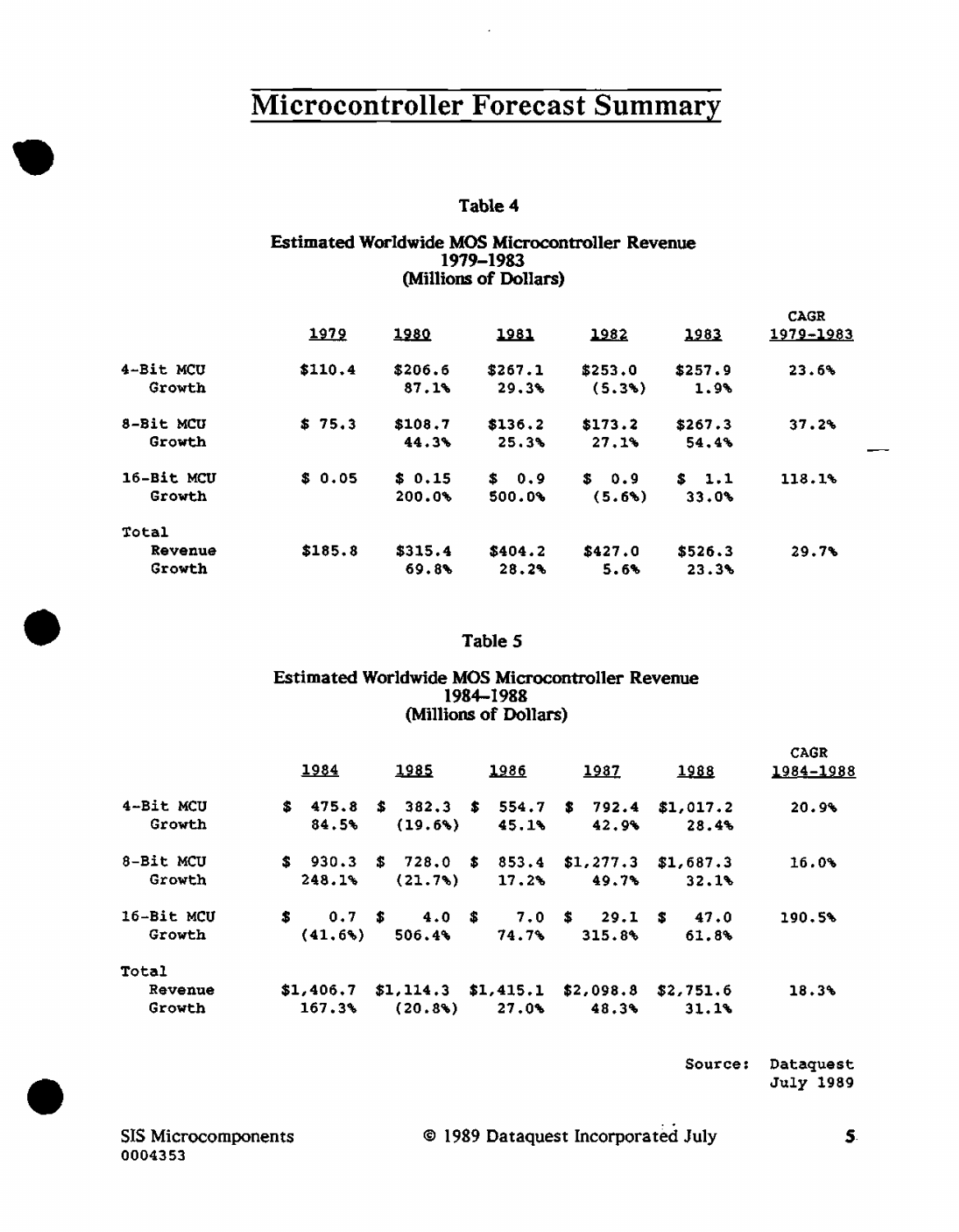## Table 6

#### Estimated Worldwide MOS Microcontroller Unit Shipments 1979-1983 (Millions of Units)

|              | 1979                         | 1980   | 1981   | 1982  | 1983  | CAGR<br>1979-1983 |
|--------------|------------------------------|--------|--------|-------|-------|-------------------|
| 4-Bit MCU    | 50.5                         | 96.1   | 133.5  | 158.2 | 171.9 | 35.8%             |
| Growth       | $\overline{\phantom{a}}$     | 90.3%  | 38.9%  | 18.5% | 8.7   |                   |
| 8-Bit MCU    | 11.6                         | 21.7   | 34.9   | 54.1  | 90.6  | 67.2%             |
| Growth       | $\qquad \qquad \blacksquare$ | 87.6%  | 60.6%  | 55.0% | 67.4% |                   |
| 16-Bit MCU   | 0.001                        | 0.005  | 0.04   | 0.05  | 0.09  | 208.0%            |
| Growth       |                              | 400.0% | 700.0% | 25.0% | 80.0% |                   |
| <b>Total</b> |                              |        |        |       |       |                   |
| Units        | 62.1                         | 117.8  | 168.5  | 212.4 | 262.5 | 43.4%             |
| Growth       |                              | 89.8%  | 43.0%  | 26.1% | 23.7% |                   |

#### Table 7

#### Estimated Worldwide MOS Microcontroller Unit Shipments 1984-1983 (Millions of Units)

|              | 1984   | 1985   | 1986  | 1987   | 1988  | <b>CAGR</b><br>1984-1988 |
|--------------|--------|--------|-------|--------|-------|--------------------------|
| 4-Bit MCU    | 193.4  | 177.0  | 271.9 | 392.3  | 501.1 | 26.9%                    |
| Growth       | 12.5%  | (8.5%) | 53.6% | 44.3%  | 27.7% |                          |
| 8-Bit MCU    | 163.5  | 163.6  | 224.0 | 333.5  | 454.8 | 29.1%                    |
| Growth       | 80.5%  | 0.1%   | 36.9% | 48.9%  | 36.4% |                          |
| 16-Bit MCU   | 0.06   | 0.23   | 0.4   | 3.4    | 5.5   | 209.4%                   |
| Growth       | (33.3% | 283.3% | 73.9% | 750.0% | 61.8% |                          |
| <b>Total</b> |        |        |       |        |       |                          |
| Units        | 357.0  | 340.8  | 496.3 | 729.2  | 961.4 | 28.1%                    |
| Growth       | 35.9%  | (4.5%) | 45.6% | 46.9%  | 31.8% |                          |

Source: Dataquest July 1989 •

•

•

0004353

© 1989 Dataquest Incorporated July -- - SIS Microcomponents

6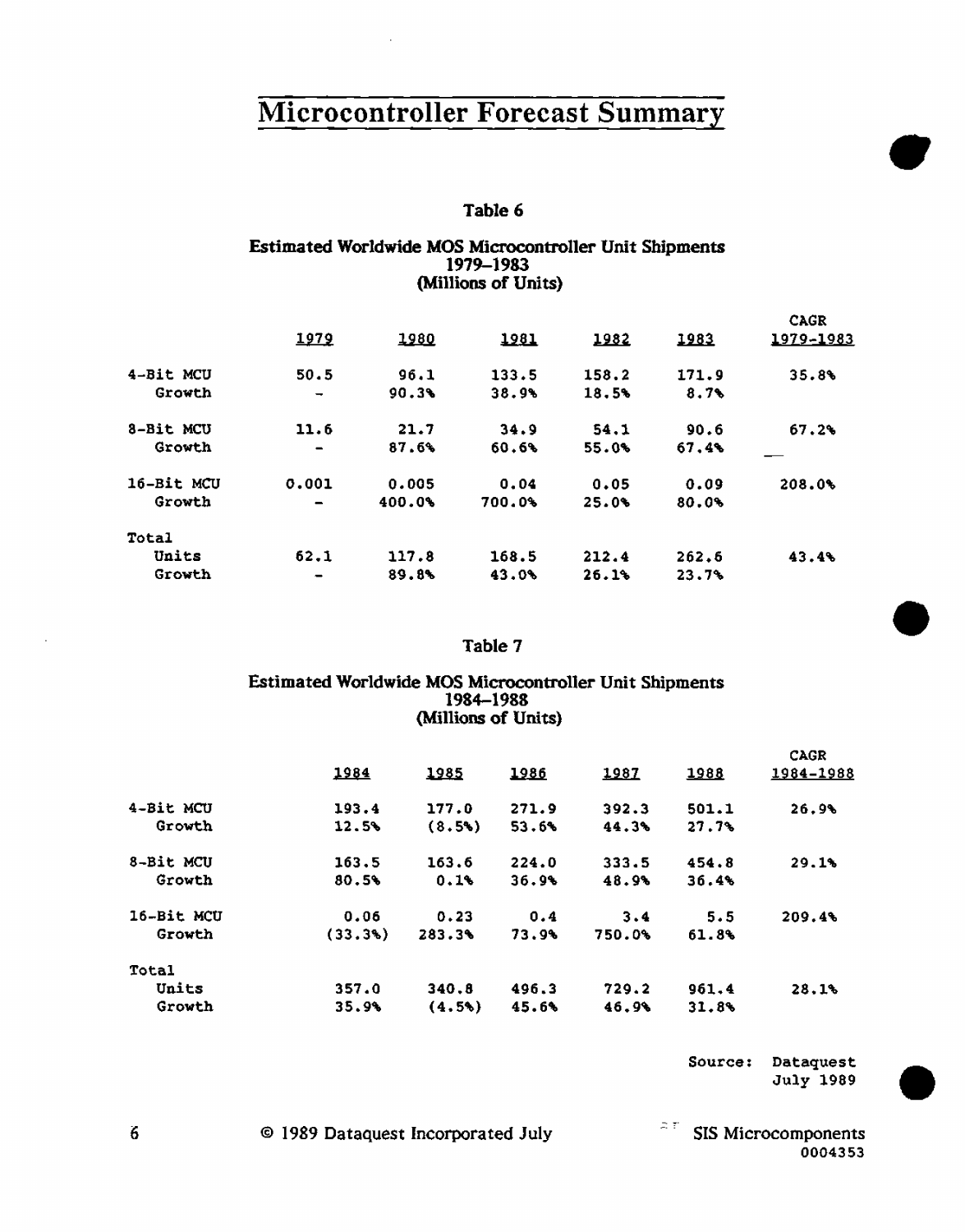#### Table 8

#### **Estimated Worldwide MOS Microcontroller ASPs** 1979-1983

|                         | 1979    | 1980              | 1981              | 1982                  | 1983                | <b>CAGR</b><br>1979-1983 |
|-------------------------|---------|-------------------|-------------------|-----------------------|---------------------|--------------------------|
| 4-Bit MCU<br>Growth     | \$2.19  | \$2.15<br>(1.6%)  | \$2.00<br>(6.9)   | \$1.60<br>(20.1%)     | \$1.50<br>(6.2%)    | $(9.0*)$                 |
| 8-Bit MCU<br>Growth     | \$6.50  | \$5.00<br>(23.1%) | \$3.90<br>(22.0)  | \$3.20<br>(17.9)      | \$2.95<br>(7.83)    | (17.9%)                  |
| 16-Bit MCU<br>Growth    | \$50.00 | \$30.00<br>(40.0) | \$22.50<br>(25.0) | \$17.00<br>$(24.4\%)$ | \$12.56<br>(26.1%)  | (29.2%)                  |
| Aggregate ASP<br>Growth | \$2.99  | \$2.68<br>(10.5)  | \$2.40<br>(10.48) | \$2.01<br>(16.2%)     | \$2.00<br>$(0.3\%)$ | (9.5%)                   |

#### Table 9

#### Estimated Worldwide MOS Microcontroller ASPs 1984-1988

|               | 1984    | 1985    | 1986    | 1987   | 1988   | <b>CAGR</b><br>1984-1988 |
|---------------|---------|---------|---------|--------|--------|--------------------------|
| 4-Bit MCU     | \$2.46  | \$2.16  | \$2.04  | \$2.02 | \$2.03 | (4.7%)                   |
| Growth        | 64.0%   | (12.2%) | (5.6%)  | (1.0)  | 0.5%   |                          |
| 8-Bit MCU     | \$5.69  | \$4.45  | \$3.81  | \$3.83 | \$3.71 | (10.1%)                  |
| Growth        | 92.9%   | (21.8)  | (14.4%  | 0.5%   | (3.1%) |                          |
| 16-Bit MCU    | \$11.00 | \$17.40 | \$17.48 | \$3,55 | \$8.55 | (6.1%)                   |
| Growth        | (12, 4) | 58.2%   | 0.5%    | (51.1) | 0      |                          |
| Aggregate ASP | \$3.94  | \$3.27  | \$2.85  | \$2.88 | \$2.86 | (7.7%)                   |
| Growth        | 96.6%   | (17.04) | (12.8%) | 0.9%   | (0.6%) |                          |

Source: Dataquest July 1989

 $\mathbf{x}^{\prime}$